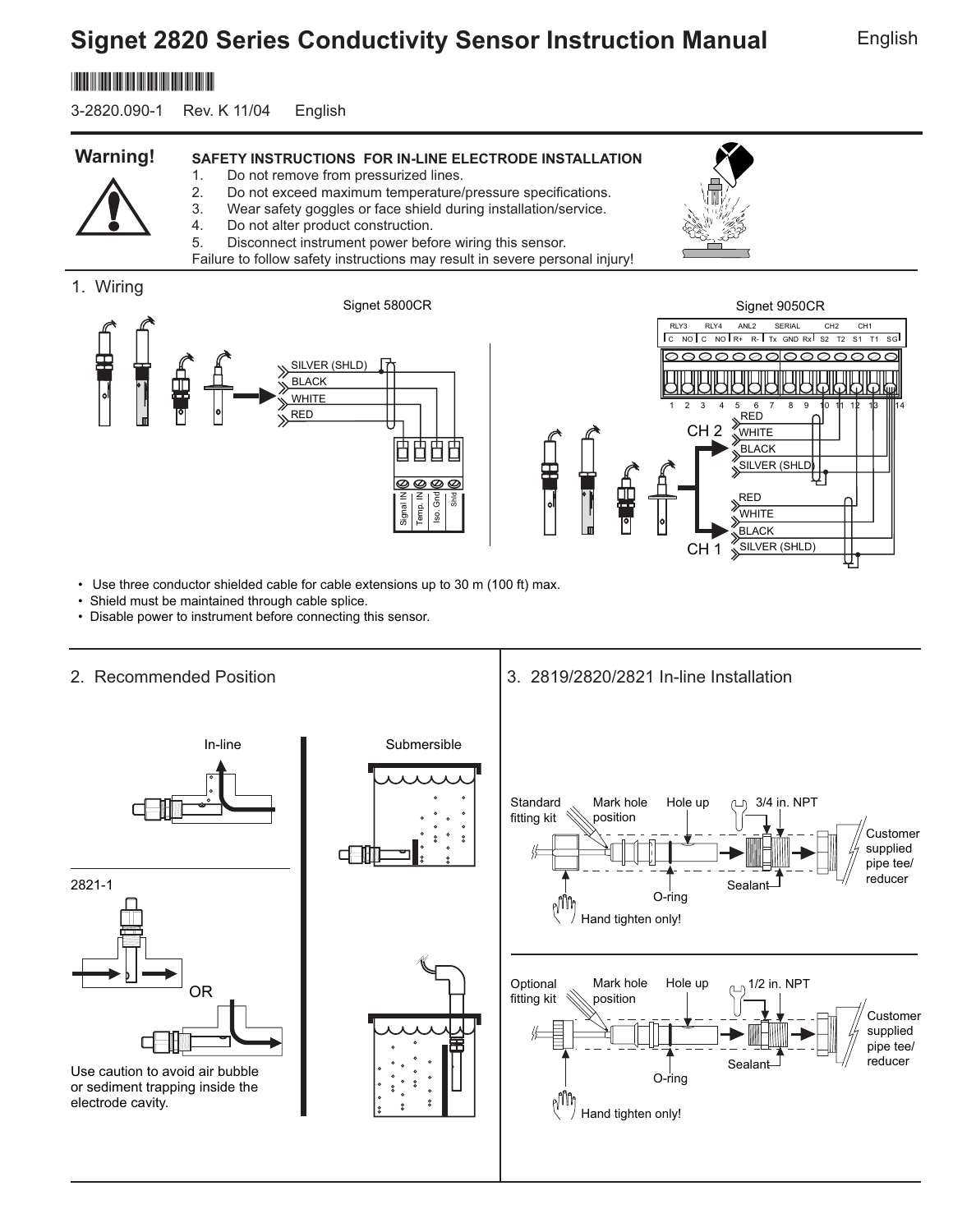

8. 2823 Submersible Installation





Attach 3/4 in. watertight pipe to the top of the sensor. Secure the threaded connection to prevent any leakage. For additional defense against possible accumulation of condensation at the back seal area of the sensor, fill the lower 3-4 inches (75-100 mm) of conduit or extension pipe with a flexible sealant such as silicone.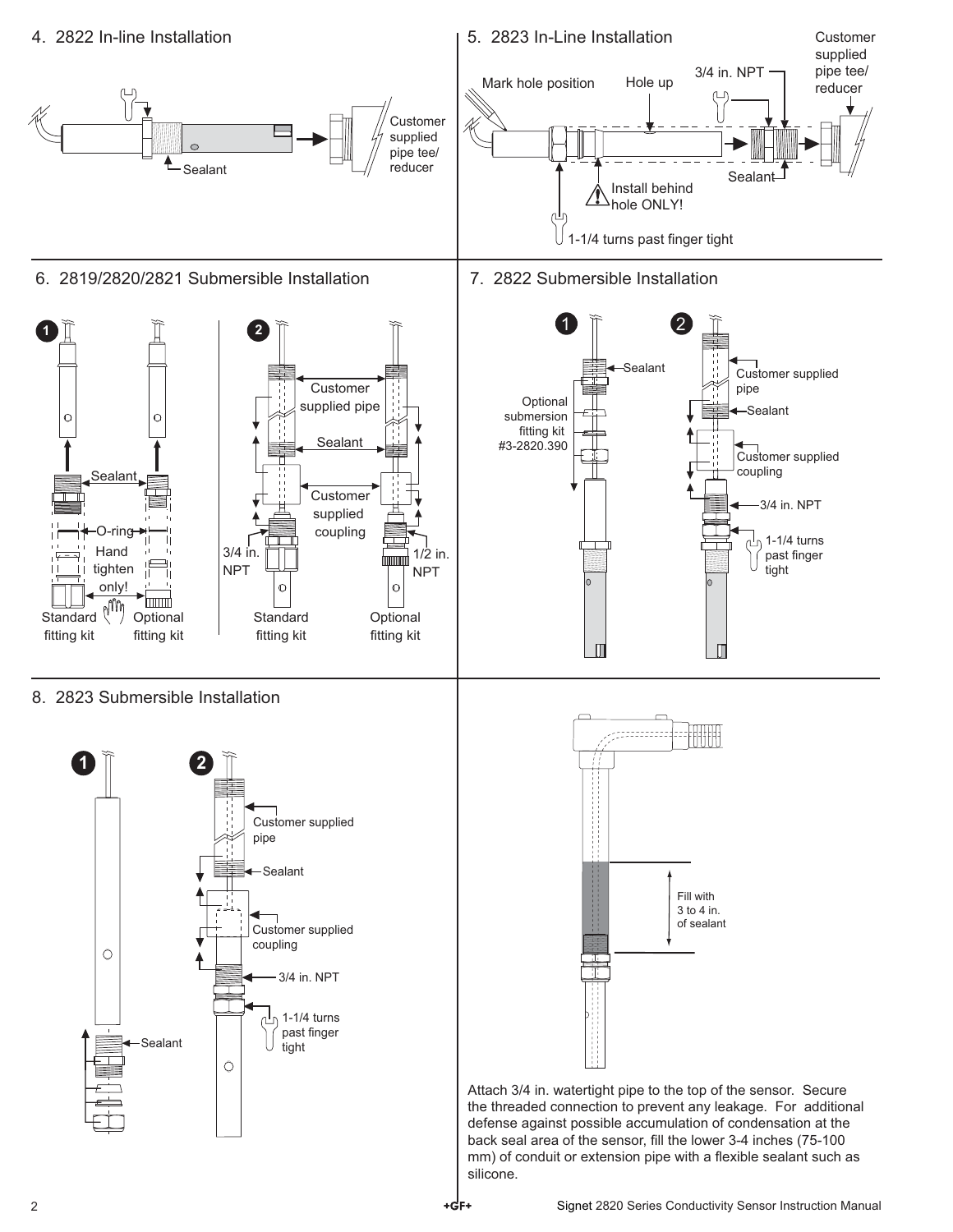### 9. Specifications

Alternate wetted materials and overall lengths are available through special order. Cable length extensions to 100 ft. (30 m) are available through special order. For resistivity measurements above 10 MΩ and/or below 20°C, maximum cable length is 25 ft. (7.6 m).



• 2820-X2 cell: 0.1 2820-X2 range: 1 to 1000 µS • 2821-X2 cell: 1.0 2821-X2 range: 10 to 10,000 µS

Sanitary fitting size: 2 in. Temperature compensation: PT1000 Wetted materials:

| • O-rings:               | FPR.                            |
|--------------------------|---------------------------------|
| • Insulator material:    | <b>PTFF</b>                     |
| • Electrodes:            | 316 stainless steel or titanium |
| Sanitary fitting:        | 316 stainless steel or titanium |
| Max. pressure:           | 6.9 bar (100 psi)               |
| Max. temperature:        | 120°C (248°F)                   |
| <b>Quality Standard:</b> | CE.                             |
|                          |                                 |